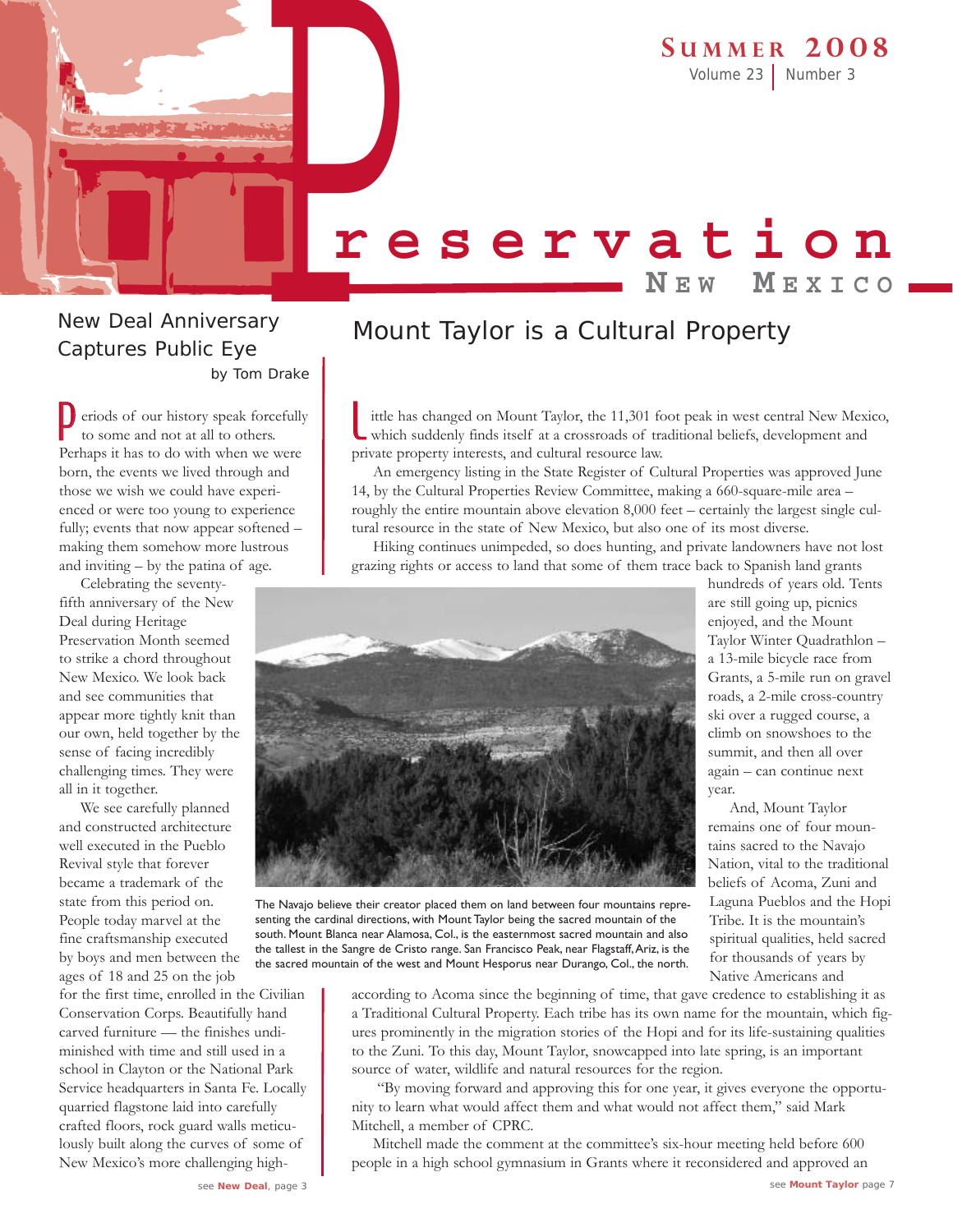# HISTORIC PRESERVATION DIVISION **PRESERVATION NEW MEXICO** Volume 23 | Number 3

**00** 

 $\mathbf \Omega$ 

 $\mathbf{z}$ 

ທ

**Summer 2008** *Preservation New Mexico* is published bimonthly by the New Mexico Historic Preservation Division, Department of Cultural Affairs.  $\mathbf N$ **Preservation New Mexico is edited, designed and** produced by Tom Drake, HPD Public Relations. Readers are invited to submit information and articles for publication. On request, *Preservation New Mexico* is available electronically on the HPD's website: *www.nmhistoricpreservation.org*.  $\mathbf{\Omega}$ 

Send photographs, stories and ideas via e-mail to Tom Drake, *tom.drake@state.nm.us*., or phone him at: 505-827-4067.

This publication is financed with federal funds from the National Park Service, U.S. Department of the Interior and other sources. The contents and opinions do not necessarily reflect the views or policies of the Department of the Interior.

DIVISION<br>
MEXICO<br>
Der 3<br>
ublished bi-<br>
ublished bi-<br>
mic Preservation<br>
Affairs<br>
and dissigned and<br>
Affairs<br>
ed, designed and<br>
normation and<br>
the reservation org.<br>
ideas via e-mail<br>
nm.us., or phone<br>
ith federal funds<br>
1.5, HPD programs receive federal financial assistance for identification and protection of historic properties. Under Title VI of the Civil Rights Act of 1964, Section 504 of the Rehabilitation Act of 1973, and the Age Discrimination Act of 1975, as amended, the U.S. Department of the Interior prohibits discrimination on the basis of race, color, national origin, disability or age in its federally assisted programs. If you believe you have been discriminated against in any program, activity, or facility as described above, or if you desire further information, please write to: Office of Equal Opportunity, National Park Service, 1849 C Street, N.W., Washington, D.C. 20240.

New Mexico Historic Preservation Division Bataan Memorial Building 407 Galisteo, Suite 236 Santa Fe, NM 87501

# **in this issue** Summer 2008

- New Deal 75
- Mount Taylor is a Cultural Property
- 2 Happenings Energy & Communication
- 3 New, New Deal in National Register
- 2008 Heritage Preservation Awards Winners
- 6 Commute to 2008 Archaeology Fair
- **HPD Grants Available Now**
- 8 Fall Calendar
- **photo credits:**
- p.1 photo: Kurt Anschuetz
- p.2 HPD file photos
- p.3 New Deal photos: Tom Drake; courthouse, HPD file photo p 4 & 5 photos: John Murphey & Tom Drake
- train photo courtesy Jake Schoellko
- #5672, Alexander Gardner, N.M. History Museum photo: Tom Drake

# **Drilling Galisteo Basin Wireless & Our Past**



There are thousands of petroglyphs in Galisteo Basin.

Governor Bill Richardson extended the temporary moratorium on oil-and-gas drilling in Galisteo Basin until January 24, 2009, and called on DCA to begin to plan surveys and studies to identify cultural resources and develop a more appropriate resource-based planning process.

In a July 14 executive order, the governor also called on DCA to develop a timeline for and begin to undertake surveys and work with New Mexico's Congressional Delegation to find funds to fully implement the Galisteo Basin Archaeological Sites Protection Act, of 2004. HPD is DCA's lead division on the basin and will submit a progress report by Dec. 1 as part of an Energy, Minerals and Natural Resources Department report.

Richardson first issued a six-month moratorium in January during which time HPD assessed existing laws, regulations, policies and planning documents. Sorely lacking, the division concluded, was adequate information on the vast array of cultural resources that spurred Congress to establish the Galisteo Basin Archaeological Sites Protection Act of 2004.

HPD recommended extending the first moratorium for 12 months so survey work could be completed and additional studies funded. By providing a thorough inventory of the basin's resources, which cover thousands of years, the state, industry and private landowners would have a clearer picture of how to plan development. HPD also believes by thoroughly evaluating Galisteo Basin's resources and establishing a planning procedure, a role model could be established for other parts of the state that are facing ongoing pressure from energy concerns to develop natural resources.

what communication

Whether they're hidden inside a chimney or planned in plain view, if a new cell tower is located anywhere in an historic district or on a cultural property, HPD by law needs to know about it.

A recent surge in cell tower construction and new antenna installations on existing towers raised enough eyebrows in Santa Fe that local papers the *New Mexican* and *The Reporter* recently ran feature articles, each with a preservation slant. The articles focused on churches and historic structures being used for their height and ability to mask unsightly antenna and avoid building towers.

HPDs Architectural Reviewer Pilar Cannizzaro says companies have submitted 30 applications in the past six months. One antenna cluster she is reviewing would be located in the chimney of St. John's United Methodist Church, which is within a Santa Fe historic district, and another five antennas at Hotel Santa Fe, masked by a parapet. St. John's trustees backed the plan, although if approved by HPD and the city, it would require raising an exhaust vent three feet. The Cathedral Basilica of St. Francis of Assisi turned down a similar plan a few years ago.

Pending an HPD review, a new tower may rise over the pristine cultural landscape of Villa Philmonte National Historic District, a former 300,000 acre ranch and home of Philturn Boy Scout camp since 1938. The ranch is the former property of oil baron Waite Phillips. Plans to collocate a new 3 sided eight-foot wide antenna on an existing

tower near Glorieta National Monument see HPD revisiting extensive tribal consultation and Section 106 project review under a 2002 Memorandum of Agreement. Rio Arriba County banned cell tower construction for nine months after a tower went up in the viewshed of Santuario de Chimayo.



A radio tower in the heart of the Santa Fe Historic District is used by cell phone companies. A 2002 FCC programmatic agreement regulates the industry, including the location of towers and antennas.

 $\overline{2}$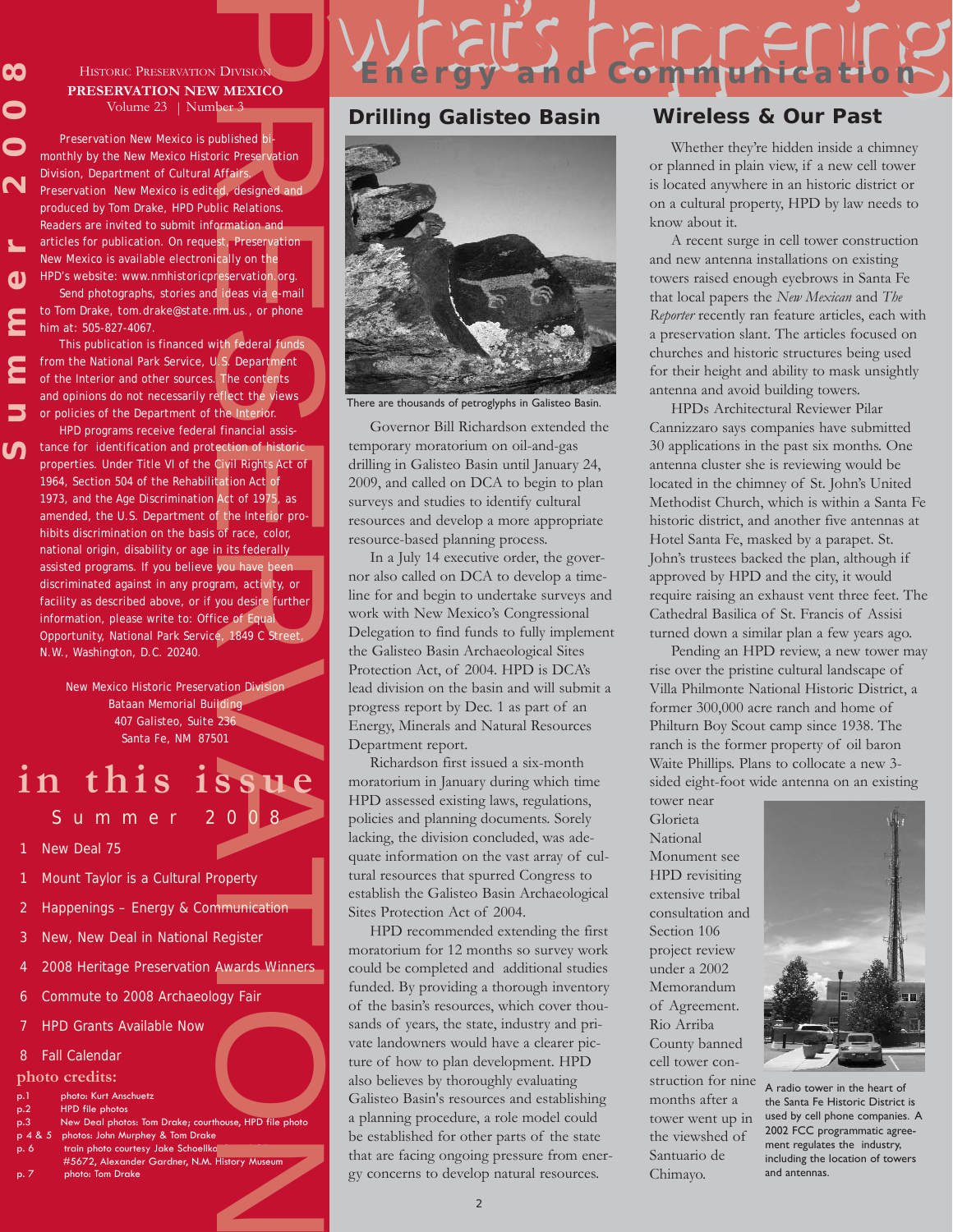# New Deal Anniversary



Kathy Flynn, CPRC Chairman Estevan Rael-Galvez, Herman and Rachel Agoyo in the Scottish Rite Temple courtyard after winning awards.

ways, and stairs chiseled into rock that brought tourists to the top of El Morro National Monument for the first time.

The Historic Preservation Division pulled out all the stops as the New Deal turned 75 to raise community awareness in celebration of these achievements during Heritage Preservation Month. It partnered with communities, parks, preservation organizations and individuals to publish 75 well attended events in the *Calendar of Events.* By working closely with media in many parts of the state and individually contacting civic leaders in towns and cities, HPD fostered local interest in Depressionera facilities and expects to add seven New Deal resources to the State Register of Cultural Properties in 2008, and will have listed six of them by the end of summer. Among communities that featured special reports in local media were Portales, Lordsburg, Santa Fe, Gallup, Clovis, Albuquerque, Deming, Raton, Clayton and Tucumcari.

New Deal events pulled in large crowds. Amistad's population is 2 and often the only sound around is wind blowing through fields of dry grass or a stand of trees. But to celebrate New Deal 75 and the two-story adobe gymnasium FDR's programs made possible, 85 people turned out for a full-day tribute in mid-May. Organized by local preservationist Barbara Copeland, she used an HPD grant to help put together displays, arrange for speakers and to create her own PowerPoint lecture, carefully planned so several members of the audience could share reminisces of the school, the era and the lives they shared.

In Raton, the anniversary presented the opportunity for the grand re-opening of a

100-year-old hardware store the local museum board spent three years converting into the Raton Museum. It's first show, the traveling New Mexico MainStreet New Deal photo exhibit of art and architecture from the era, awakened townsfolk who began identifying schools, murals at the Schuler Theater and an intricate stone storm drainage system that winds through historic parts of town, according to local MainStreet President, Mike Kowalksi.

"This is a New Deal project, that's a New Deal project," Kowalski said of the town's growing interest in its 39 New Deal facilities. He said a lecture on the period by HPD consultant David Kammer was standing room only, drawing about 60 people and many more attended the exhibit.

The former NPS headquarters in Santa Fe held two tours attended by 90 people who marveled at the architecture, landscaping, art and furniture — all designed to complement one another — often referred to as a complete work of art. And a celebration of Conchas Dam drew 100 people who gathered under a pavilion on a hot, late June morning to listen to the stories behind completing the state's largest New Deal project.

Our own Heritage Preservation Awards ceremony attracted a record audience of nearly 200 people. The Cultural Properties Review Committee honored four New Deal accomplishments at its 36th annual Heritage Preservation Awards ceremony, which was themed around the 75th anniversary, including the work of Kathryn Flynn. Her award for the leadership role she took with the National New Deal Preservation Association was read into the Congressional Record of April 24, by U.S. Rep. Tom Udall. All of our award winners are featured on pages 5 and 6. of this issue.



Lt. Col. Bruce Estok and Gen. John McMahon speak with 98 year-old Earl Flint after the unveiling of HPD's poster. Flint said his fellow dam workers used newly invented equipment few had seen before to build the facility.

# New in the National Register

The National Park Service announced July 2, that New Deal listings approved by the Cultural Properties Review Committee in April were listed in the National Register of Historic Places.

Hillcrest Park Archway, in Clovis, is a buff-orange and towering grand entrance to the recreation area built between 1939-1940 under the WPA. Locals still enjoy the well-preserved passageway and liken it to Alice in Wonderland's looking glass. Developing the nomination made it possible to piece together Hillcrest Park's history for the first time, said Rob Carter, Clovis Parks and Recreation director, who traveled to Santa Fe to attend the CPRC meeting for the State Register listing. He said that as the park's director, he was surprised at the amount of knowledge he gained about the park and the town from the nomination process.

Fort Sumner Cemetery Wall and Entry was built around an existing cemetery, and was typical of WPA beautification projects in communities nationwide. During construction, the site resembled an "ant bed of workers," a local historian said. They creatively used discarded car headlights as forms for concrete oval finials that cap decorative piers.

The Lovington Fire Department Building solved several problems in the growing town. Also a WPA project, it doubled as Lovington's first city hall and fire house, lowering fire insurance rates for the whole town. It still is used today as an auxiliary building for the department.



Roosevelt County Courthouse

Pending approval by NPS is Roosevelt County Courthouse, considered a landmark in Portales, and a fine example of Art Deco architecture. Completed in 1939, 60 men spent two years working on the edifice, which replaced a 1903 courthouse Roosevelt County had outgrown. Instantly recognizable in the central business district, the building once was surrounded by a courthouse square that hosted a local farmers market and Sunday preachers until much of it was paved over for parking in the 1950s. A new downtown master plan approved by the City Council in June calls for restoring the lawn. Jail cells in the building no longer used will host the traveling New Deal art exhibit beginning Sept. 19.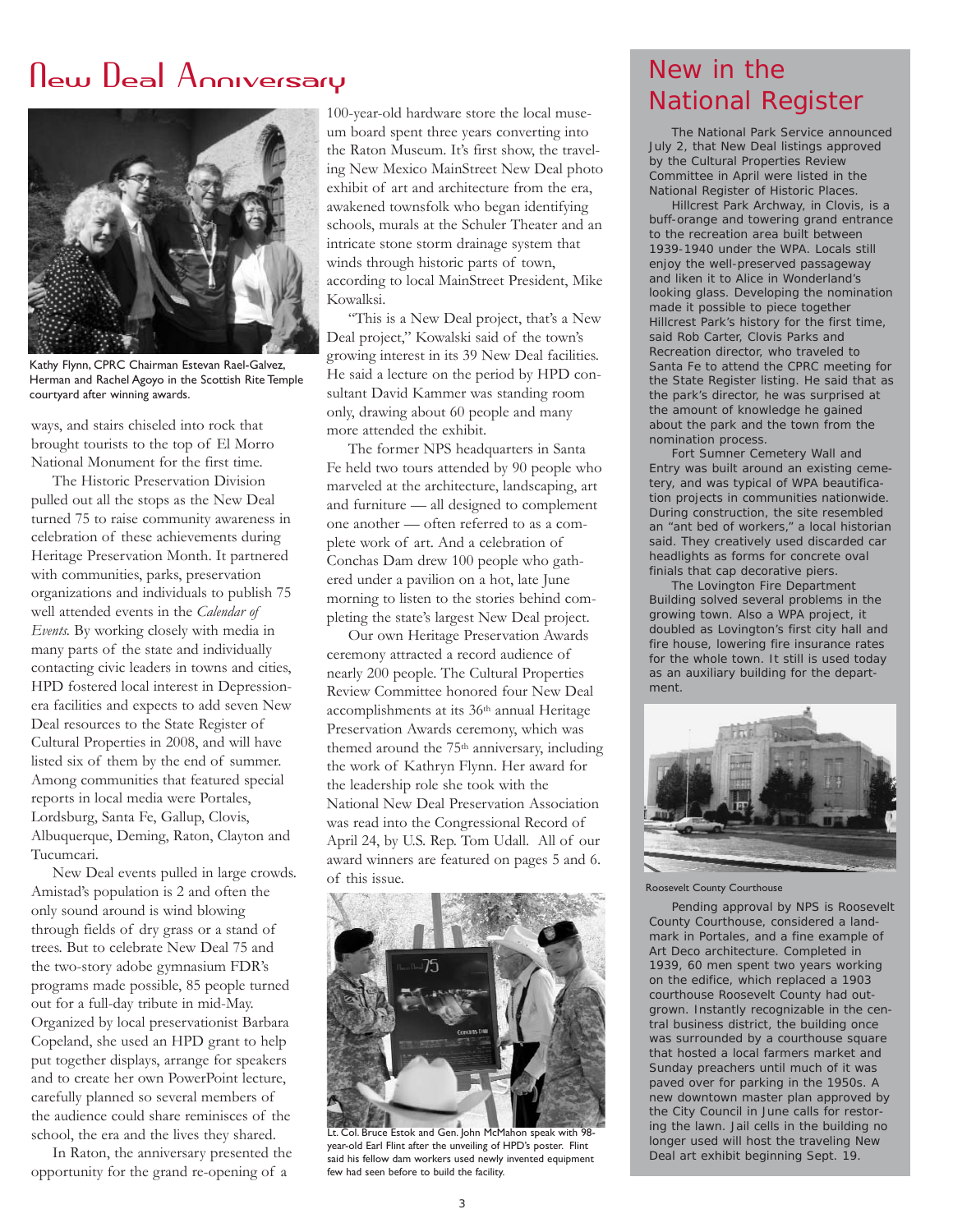# 2 0 0 8



**Herman Agoyo**, of Ohkay Owingeh Pueblo, has worked since the mid-1960s to preserve tribal cultural traditions. He has kept Native language, ceremonies, dance and the built environment relevant for younger generations. Agoyo is a lifetime member of San Juan Pueblo Tribal Council for his four terms as lieutenant governor, and as governor in 1992. Other leadership posts include chairman of the All Indian Pueblo Council, and co-founder and executive director of Eight Northern Indian Pueblo Council's artsand-crafts show. In 2004, he received the Spirit of the Heard Museum Award and helped place a statue of Pueblo Revolt leader Po'Pay in Washington, D.C.'s Statutory Hall. He is active in the Ohkay Owingeh Senior Olympics and publishes poetry and articles.

# Individual Achievement

**Kathryn A. Flynn** re-started the dialogue about the New Deal back in 1991 and has since returned the Depression-era programs to the public's consciousness. She laid much of the groundwork for the anniversary celebrations during many years of preparatory work as founder and executive director of the National New Deal Preservation Association. Flynn got started while editing the 1991 *New Mexico Blue Book* and deciding New Deal art should illustrate it. In searching for images, she realized much of our New Deal heritage was being lost and in the case of some outstanding public art, painted over and seemingly obliterated. Her work and publications have helped undo many of these wrongs. Kathy has New Deal speaking engagements throughout the year and has just published *New Deal: A 75th Anniversary Celebration*.

**Bonnie Ocheltree**, of Gila, began restoring the historic Lyons and Campbell Ranch in 1961.A rare example of a traditional adobe hacienda in southwestern New Mexico, the Ocheltrees made the L & C into a community showpiece, inviting large numbers of the public for special events. With her late husband Arturo, she started the tradition of an annual Christmas Party that has been kept alive by new generations in the Silver City area. Ms. Ocheltree also helped establish the Silver City Museum on July 4, 1967. At that time a recently restored Victorian home that for a while was the town's fire station, the museum was set to open but with nothing to display. The Ocheltrees hauled truckloads of antique furniture and 1880s clothing from their personal collec-

tion 30 miles into Silver City to help out.

In Las Vegas, a restoration by **Terry and Susie Mossman** is instantly recognizable. For 25 years, they have taken sometimes dilapidated buildings many would have torn down, and breathed new life into them.They have completed 14 building rehabilitations, in the process becoming community preservation mentors. Not only is their attention to restoring architectural details, both exterior and interior, remarkable, but in completing seven successful tax credit projects through HPD, they have become the division's chief Las Vegas advocates of the advantages of the 50-percent credit for historic rehabs.

**Jean Salazar** became a local hero and proclaimed "Goddess of the Street" by her neighbors when in 2007 she wrote and shepherded a nomination of the Sigma Chi Road Historic District into the State Register.The Mid-Century Modern neighborhood, just down the hill from Albuquerque's more established Spruce Park Historic District, was built in the 1950s and 1960s by some of New Mexico's biggest movers and shakers.They wanted Split-Levels, Streamline Moderne architecture and Ranch-styles. U.S. Sen. Pete Domenici's uncle was one of Sigma Chi's first residents, along with U.S. Sen. Carl Hatch and contractor O.G. Bradbury, of Bradbury Stamm

Construction. Salazar is an accountant with no formal background in history. But in the three years she spent working with HPD, engaging her neighbors to help gather stories of Sigma Chi's first generation of residents and documenting architectural styles, she became a preservationist. New Mexico has the "whackiest and most fascinating history of any place I've lived," she says.

# Archaeological Heritage

Creating the **Summerford Mountain Archaeological District**, listed at the highest level of significance in the National Register of Historic Places in 2007, was a team effort. It began 10 years ago with surveys by Dona Ana Archaeological Society under an HPD grant. Over 350 rock art images were documented – one of the most comprehensive surveys in southern New Mexico – and formed the basis of a State Register nomination.

New Mexico State University provided technical knowledge of Summerford's history, archaeology and environment, further developing the nomination. A graduate student provided additional research of West Texas, Arizona and northern New Mexico to help future scholars track migrations of cultural groups across the desert landscape; her work helped propel the nomination to the National Register. Receiving awards for Archaeological Heritage are Dona Ana Archaeological Society President Michael Hughes; Robert Pick, of the Dona Ana Archaeological Society; former director of NMSU's Animal and Range Sciences Department, Dr. Milton Thomas; Dr. Derek Bailey, current director of the Animal and Range Sciences Department; Calvin Bailey, ranch foreman at the NMSU Chihuahuan Desert Rangeland Research Center; and Carolyn Bostick Pruett, former NMSU Anthropology Department graduate student.



Ten years ago, the caveates in Frijoles Canyon that attract thousands of visitors to **Bandelier National Monument** were listed on New Mexico's Most Endangered list.Today, these well preserved small homes etched into the canyon's steep tuff-cliffs walls between 1100 and 1400 A.D. are marvels to see. Nominated by Bandelier Superintendent Brad Traver were John Mack,Angelyn Bass Rivera and Lauren Meyer who documented more than 1,000 caveates, drafted a conservation plan for Frijoles Canyon, and developed new technology to conserve and further document our built heritage.

**The Campbell Corporation** took an usual approach to developing a master-planned community in the City of Edgewood near Albuquerque. It incorporated public education and preservation of cultural and natural resources from the start. The Campbell Ranch Master Plan documented 30 prehistoric and 15 historic archaeological sites, and will preserve 60 percent of the total project area as open space. Although it was determined mid-project that none of the ranch required a formal project review, the corporation elected to meet the federal requirements.The resulting archaeological work by SWCA Environmental Consultants led to a wealth of information used in publications and seven public tours of two of the field school sites.









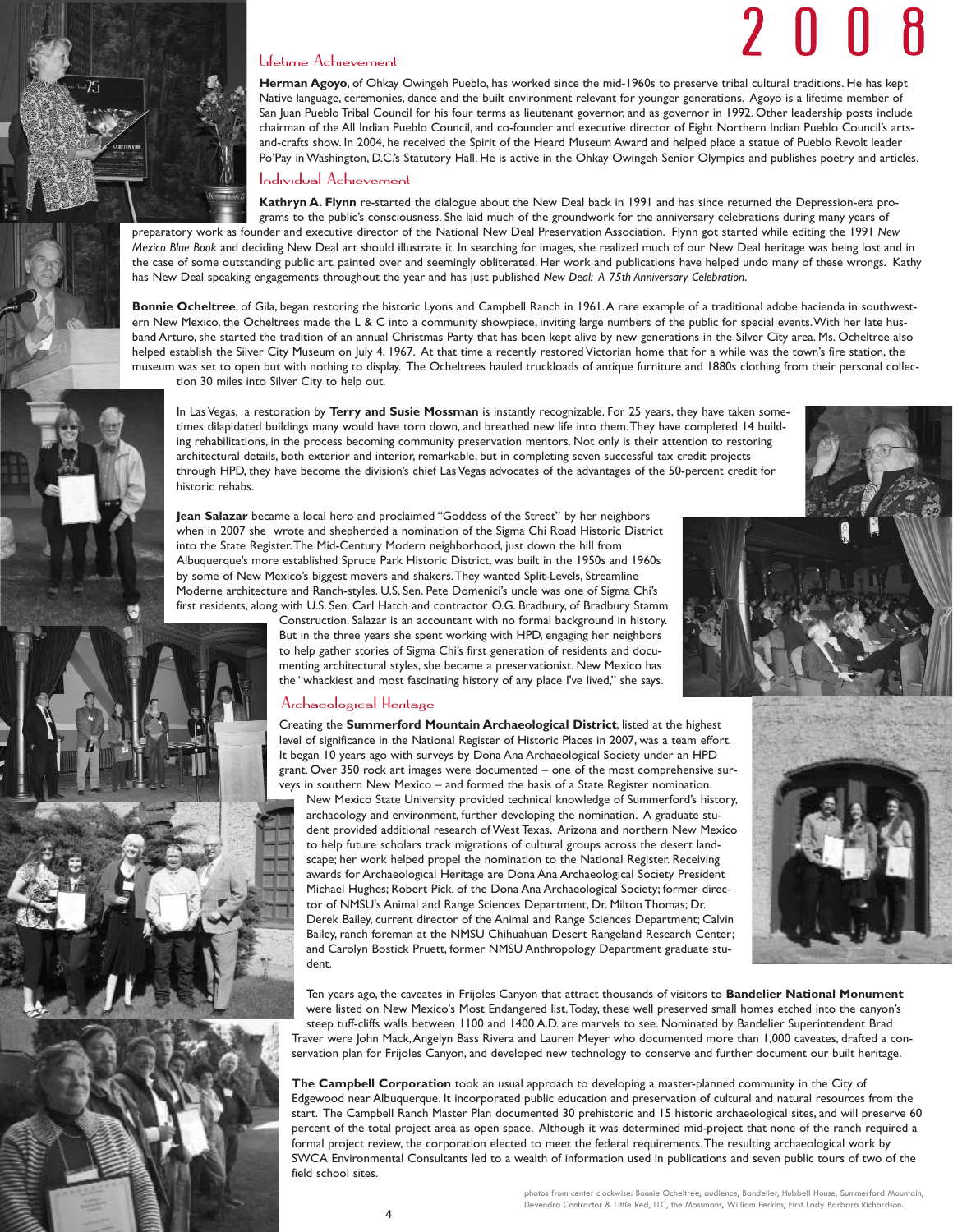# Heritage Preservation Award Winners

# Architectural Heritage

**Las Acequias Farm** is one of the few working farms remaining in northern Santa Fe County. Located along Rio Nambé, visitors reach the main house by a long, winding gravel road shaded by giant cottonwoods. It is the home of *Santa Fe New Mexican* publisher Robin McKinney Martin and her husband Meade Martin. Not only have they lovingly restored the large adobe home, but have maintained its rare cultural landscape, using traditional means to farm it and care for the buildings. Chicago industrialist Cyrus McCormick III established the property in the late 1920s, hiring architect John Gaw Meem and preservationist Carlos Vierra to design the main house. Purchased in 1949 by *New Mexican* publisher Robert McKinney, the McKinney-Martins raise 60 herd of cattle, chickens, horses and other animals. The property was listed in the State Register of Cultural Properties in 2007.

When the last 10 acres of the **Gutierrez Hubbell House** property – once several thousand acres – faced development, a grassroots effort of concerned neighbors formed to save it and the large adobe hacienda of famed Navajo goods trader John Lorenzo Hubbell.The Hubbell House Alliance worked with HPD, the Legislature, Cornerstones Community Partnerships and new owners Bernalillo County to develop and fund its restoration.The county enlisted the Youth Conservation Corps to build adobe bricks and repair collapsing 28-inch thick walls. Eventually the project landed on Save America's Treasures Home and Garden television. Awards winners were Clay Campbell, project administrator and Carl "Chip" Berglund, project manager, both with Bernalillo County; Hubbell House Alliance, Crocker LTD., Cornerstones, and Sam Baca, of Santa Fe .

# Urban Design within an Historic Context

Sometimes a building project in an historic area does not conform to traditional notions of historic preservation, but is so well exe-

cuted that it deserves recognition for contributing to – and not detracting from – its historic context. **Devendra Narayan Contractor**'s rehabilitation of the old Sears-Hansen warehouse in Santa Fe's Railyard with developer **Little Red, LLC**, proved worthy of the first award ever given in this category. Now a gallery space, Contractor preserved the heavy timber framing of the 1952 Hansen Lumber Co. building. Changes to the facade conform to Railyard design criteria, yet represent the area's warehouse district past.

# Heritage Organization

Organizations not typically associated with historic preservation sometimes do the work of preservationists. Such was the case with the **New Mexico Chapter of the American Academy of Family Physician**s and writer **Michael Joe DuPont**. In working closely with the organization, DuPont produced a book that gives interesting insights into the history of community medicine in the state. *Fifty Years of Family Medicine in New Mexico: Remarkable Innovators and Recalcitrant Mutes at the Ruidoso Rendezvous*, published in 2007, documents the New Mexico Chapter's 60-year history and its annual meetings in Ruidoso.

Celebrating the New Deal's legacy was a group of community-minded individuals in Truth or Consequences, who commemorated the Carrie Tingley Hospital for Crippled Children. Built so the town's mineral waters could be used to treat disabled children, it was named for the wife of New Deal Democratic Gov. Clyde Tingley, who

secured WPA funds for this project and many more in the state. Now the New Mexico State Veterans' Center, the **Carrie Tingley Hospital Committee** formed to research the patients and hospital staff from 1937-1981. Hundreds were contacted and invited to a celebration the committee held last year to raise local awareness of the hospital's important past. It formed alliances among state and local governments and Sierra County civic organizations to pull it off, and published commemorative editions filled with history and photos of the old hospital.



# Community Preservation Planning

The **Elida Centennial Committee,** a small group of dedicated people who coordinated a three-day event, drew hundreds of people from nearby and out of state to fill the old town square.There was live music and dance, a period fashion show, displays of the one-time town square businesses and a vintage car and tractor display.The busy committee thoroughly documented their tiny community, collecting 332 essays from Elida-area families, forming a narrative of the memories of several hundred people. Illustrated with hundreds of period photographs, they assembled a 577-page book and published it in Portales. It provides a comprehensive history and will be a resource for genealogist and researchers for years to come. On top of these considerable efforts, the committee, chaired by Lela Jo "Red" Halliday, worked with HPD to list the Elida Methodist Church in the State Register of Cultural Places to coincide with last August's events.

Expert preservation of Albuquerque's **Roosevelt Park** transformed a derelict park into a community gathering place where it's just as nice to play Frisbee

golf as it is to lie beneath one of its huge 75-year-old elm trees and read a book. At the behest of Mayor Martin Chavez who raised \$3.5 million for the project, the diverse community that uses and lives nearby held a series of meetings, reaching consensus on improvements that make the park more accessible, and preserve its initial transformation during the Great Depression from a dry, rocky arroyo, to a rolling, green oasis near downtown. Roosevelt Park epitomizes FDR's New Deal vision of enhancing community life, while providing local jobs. Winning awards were Mayor Chavez; John Castillo, Municipal Development director; and William S. Perkins, American Society of Landscape Architects, of Corrales.

# State Historian's Award for Excellence in New Mexico Heritage Scholarship

New Deal programs provided work in most segments of the economy. Out-of-work reporters, writers, and researchers benefited from the **New Mexico Federal Writers' Project**, which employed them to gather oral histories and document social history statewide. The information was used in *New Mexico,A Guide to the Colorful State*, published in 1940 as a travel guide to promote tourism for the growing number of motorists taking to the road. Similar efforts were undertaken in each state. The award honors the program's many anonymous and better known writers and editors, and their descendants, and will be hung permanently at the State Records and Archives Center where their research and words can be read by the public.









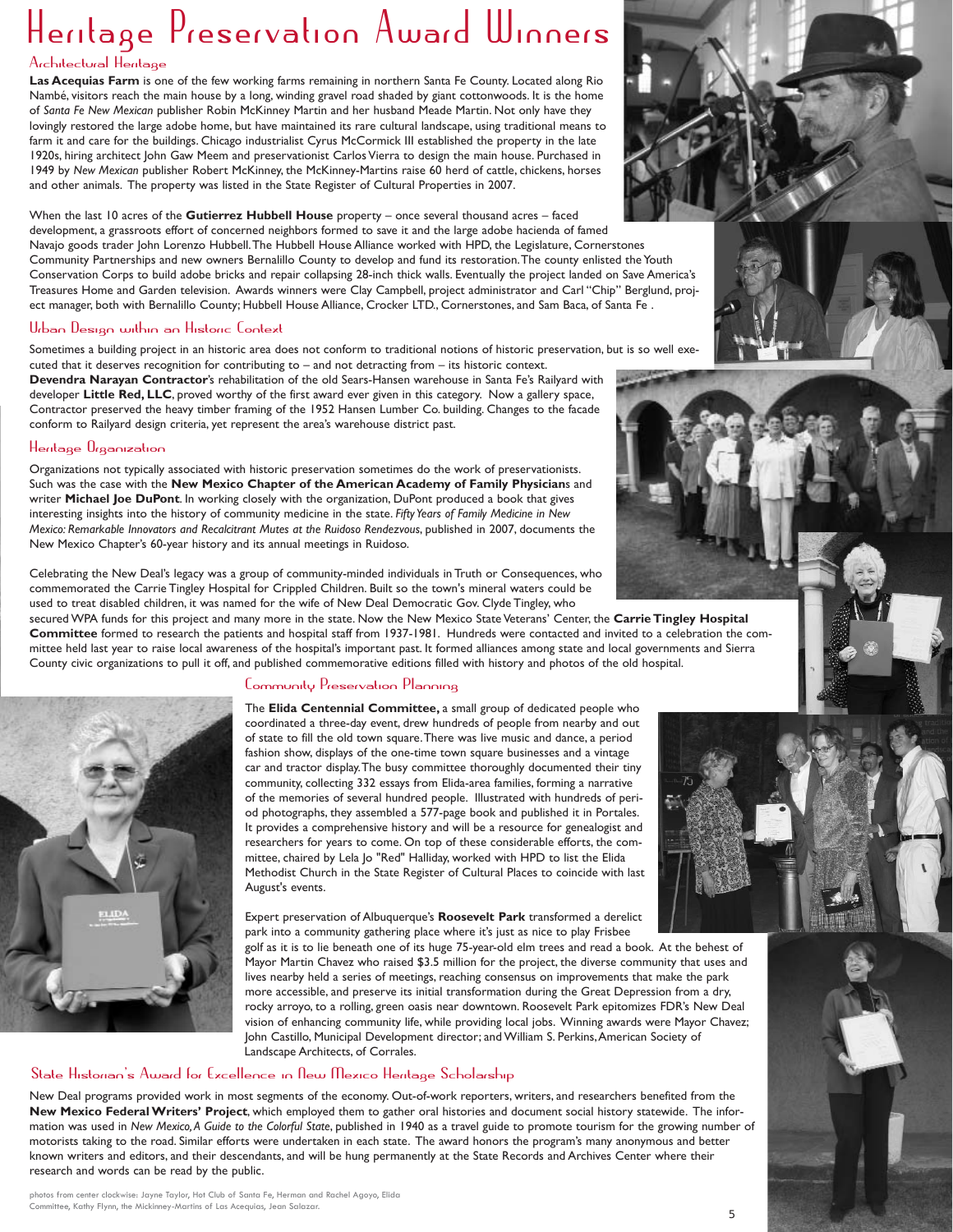

ou can ride the rails to this year's New Mexico Archaeology The fair also spotlights New Mexico pueblos, and even a Civil<br>Fair in Los Lunas. It is the first fair in the event's 15-year War battle fought in 1862 at nearby P Fair in Los Lunas. It is the first fair in the event's 15-year history completely accessible by rail thanks to the New Mexico RailRunner commuter train that connects Belen to Bernalillo and will link to Santa Fe by the end of the year. In fact, the Los Lunas stop is one block from the fair, which is held Sept. 26-27, in Daniel Fernandez Park on N.M. 314, a few blocks south of the 1928 Route 66 alignment, or Main Street.

Transportation has played a crucial role in the town's development, first when a rail depot was built by the Santa Fe Railroad ca. 1900. The original depot still stands and at one time was used for telegraph communications as well as passenger and baggage service. An important hub for moving livestock, hay, supplies and general merchandise, the area's earliest transportation history can be traced to El Camino Real, which along with the town's early railroad history is featured at this year's fair.

War battle fought in 1862 at nearby Peralta.

Isleta Pueblo can easily be accessed via Route 66. Its 400 year-old San Augustin Mission currently is being stabilized and restored with a Save America's Treasure's grant administered by HPD. Considered one of the oldest mission churches in the U.S., San Augustin was completed in 1613, but set ablaze in the 1680 Pueblo Revolt. Rising from the original walls is the church we see today, built in 1716.

The Historic Preservation Division stages the fair, which is co-sponsored by the Village of Los Lunas, Los Lunas Museum of Heritage and Arts, Los Lunas Department of Parks and Recreation, Los Lunas Public Library, and the New Mexico Heritage Preservation Alliance.

Traditionally, the Friday session beginning at noon draws area students who often return Saturday with family and friends.

Van of Enchantment: Trails & Tales of Chaco Canyon, El Camino Real, and the Old Spanish Trail exhibits Food & drink vendors on site. Mountainman Camp & Rendezvous Atlatl competition Chop a tree with a stone axe Civil War fife and drum corps Traditional deerhide-tanning Pottery making and firing Raffle to benefit the fair Dyeing yarn with plants Radio remote broadcast Live music Arrowhead-making Historic photographs Passport to the Past treasure hunt Archaeological field work exhibits International Camino Real

Heritage Center



**There's still room for exhibitors to demonstrate lifeways or feature a display at the fair. For more information, contact Glenna Dean, State Archaeologist, 505-827-3989, glenna.dean@state.nm.us before August 31.**

NM Historical Society presentation Friday evening

Camino Real de Tierra Adentro presentation Friday night

Kid's Corner: learn crafts with clay, paper, rubber stamps & more

### **Exhibitors**

National Park Service National Forest Service Bureau of Land Management Bureau of Reclamation US Army Corps of Engineers Canon Air Force Base State Parks State Monuments State Land Office Historic Preservation Division Museum of New Mexico Office of Archaeological Studies Department of Transportation University of New Mexico Highlands University San Juan College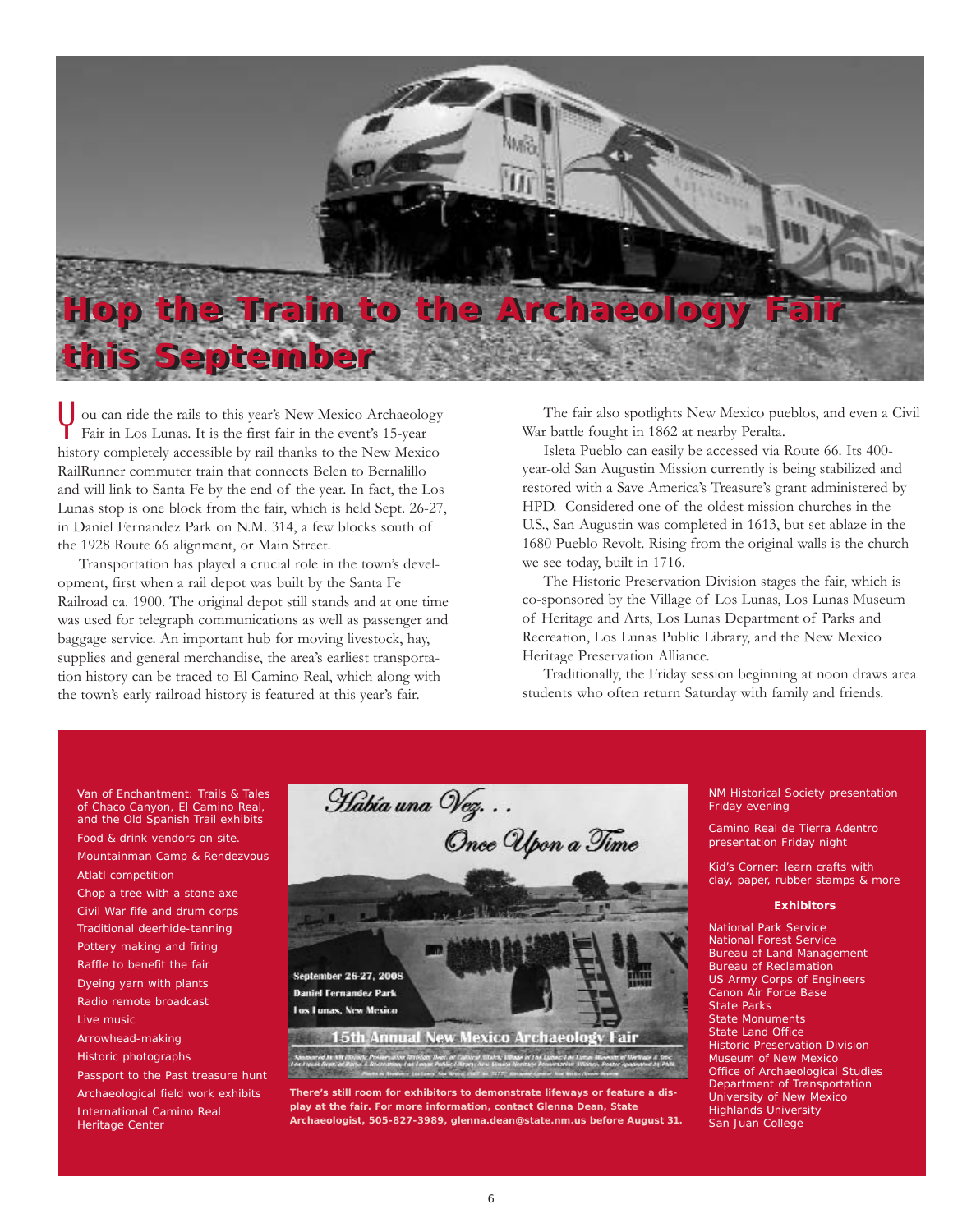# **Preservation Grants Available**

Individuals and organizations researching cultural resources in the Galisteo Basin and other parts of the state can apply for HPD grants until Aug. 25.

Applications for between \$4,000 to \$7,000 are being accepted for historic district surveys, State and National Register nominations, structural assessments of registered properties and outreach activities. Special emphasis is placed on cultural landscape and resource surveys within the Galisteo Basin. Gov. Bill Richardson requested the surveys in his extension of the moratorium on drilling for oil and gas in the basin.

"We are looking for reconnaissance surveys, and development of an educational and outreach activity that encourages New Mexico Indian tribes to bring forward information to broaden understanding of the Galisteo Basin," said Shalie Gasper, HPD grants coordinator.

No more than two applications can be submitted by the same organization, individual or community. HPD seeks to evenly distribute grant funds between urban and rural areas. The state grants do not require a match, but are strongly encouraged. Funded work must be completed between Nov. 1 and April 30, 2009.

Persons who have applied for HPD's federally funded grants also are eligible to apply for the state grants. Grants should conform to the goals outlined in *Preserving the Enchantment: A Plan for New Mexico, 2007 – 2011*, the division's state plan, which is found on our website. Expansion and strengthening of public knowledge, increased historic preservation funding, incorporating preservation into community planning, and developing a strong statewide preservation network of organizations and individuals are among the goals.

# **Mount Taylor**

emergency listing of Mount Taylor as a TCP in the State Register. Although the listing is not permanent, it carries the full weight of a Register listing for 365 days, and the clock started ticking on that hot, June evening at 7 P.M.

Few Register nominations in HPD's history have drawn as much public interest, questions and exposed misunderstandings as has listing the upper elevations of Mount Taylor. The nomination was brought forward by the tribes because of concerns development, most notably exploration and mining for uranium, was planned on sacred lands, and all affected parties were not consistently notified.

Some angered local citizens asserted the listing would put the mountain under Native American control because tribal consultation would become a component of planning any development utilizing state funds or state lands. HPD's Deputy Director Sam Cata said the listing does not give the tribes any more authority over the mountain than it does to private landowners, local, state and federal government.

"Consultation does not mean control at all; it means you have to talk with folks" Cata said. "All requests are subject to consultation with all parties involved.

A procedural change occurs with the listing. State minimal-impact permits for exploration or mining on tracts of land

with a surface disturbance area of less than five acres can no longer be issued within the TCP boundaries. Minimal impact permits were pending at the state Energy, Minerals and Natural Resources Department. Although records show that EMNRD routinely consulted with HPD on the requests, the applicant was not required to publish a public notice.

Prior to the listing, EMNRD could determine that proposed mining would not impact cultural resources within a permit area when land disturbed was less than five acres. Now, only exploration permits can be issued within the TCP. More comprehensive, these permits automatically trigger public notification and require a lengthier review. The State Register listing brings New Mexico law into the equation, affording the SHPO an opportunity to participate in the planning of mining activities on lands within the 422,840-acre TCP.

Mount Taylor is sacred to Native Americans beyond New Mexico's borders, so not only will the state's 22 tribes be offered consultation, but tribes in neighboring states given the same opportunity, Cata said. Tribes must demonstrate impacts to the TCP in consultation, and mining concerns include reclamation plans and proof groundwater would not be affected by the activity. Local governments, private individuals and all parties with a demonstrated interest in Mount Taylor have the same opportunities to participate in planned



The CPRC meeting in Grants.

development of public land within the TCP, in effect enhancing how government operates by ensuring broader public representation.

Designating an area of significant cultural value a TCP was formally codified into the National Historic Preservation Act in 1992. It is reserved for places that matter. Typically a location – and frequently a land formation or landscape – a TCP is recognized for its association with cultural practices and beliefs rooted in history that are important to maintaining a community's cultural identity.

Not all TCPs are listed but in New Mexico, Tomé Hill Site, in Valencia County, and Rendija Canyon TCP District, Los Alamos County, are registered properties. TCPs in the National Register of Historic Places include Gold Strike Canyon-Sugarloaf Mountain, in Boulder City, Nevada, and Graham County, Arizona; Coso Hot Springs, Inyo County, California; and Medicine Bluff, Comanche County, Oklahoma. NPS maintains a list of 34 TCPs, largely concentrated in the west, but also found in Wisconsin and Georgia. Some are listed in the National Register, and others determined eligible to be included, giving them the same legal protections as a listed resource.

Mount Taylor lies primarily within Cibola County. The mountain is the county's 35th registered cultural property. A local shrine and picnic area known as Los Portales, a former Spanish fortification was the first, listed in 1969. Fully two-thirds of Cibola County's listed cultural resources relate directly to Indian culture with the most widely known being Acoma Pueblo and its mission church San Estevan, also NHLs.

The five nominating tribes and other interested parties will research and provide information for a final Register nomination to be considered in June 2009. Should the deadline pass, or the nomination is not approved, Mount Taylor would be ineligible for the State Register until 2014.